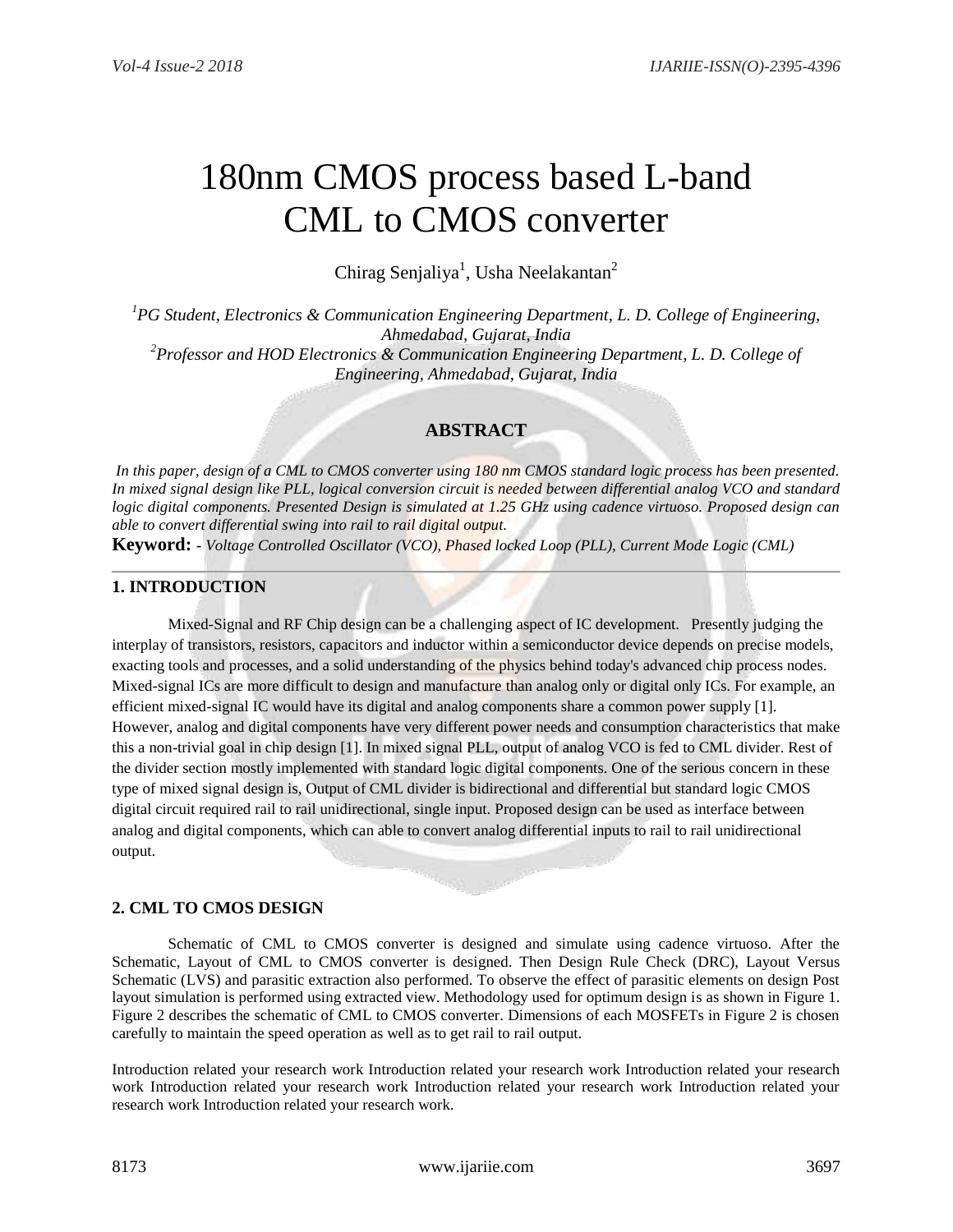

**Fig -2**: Schematic of CML to CMOS converter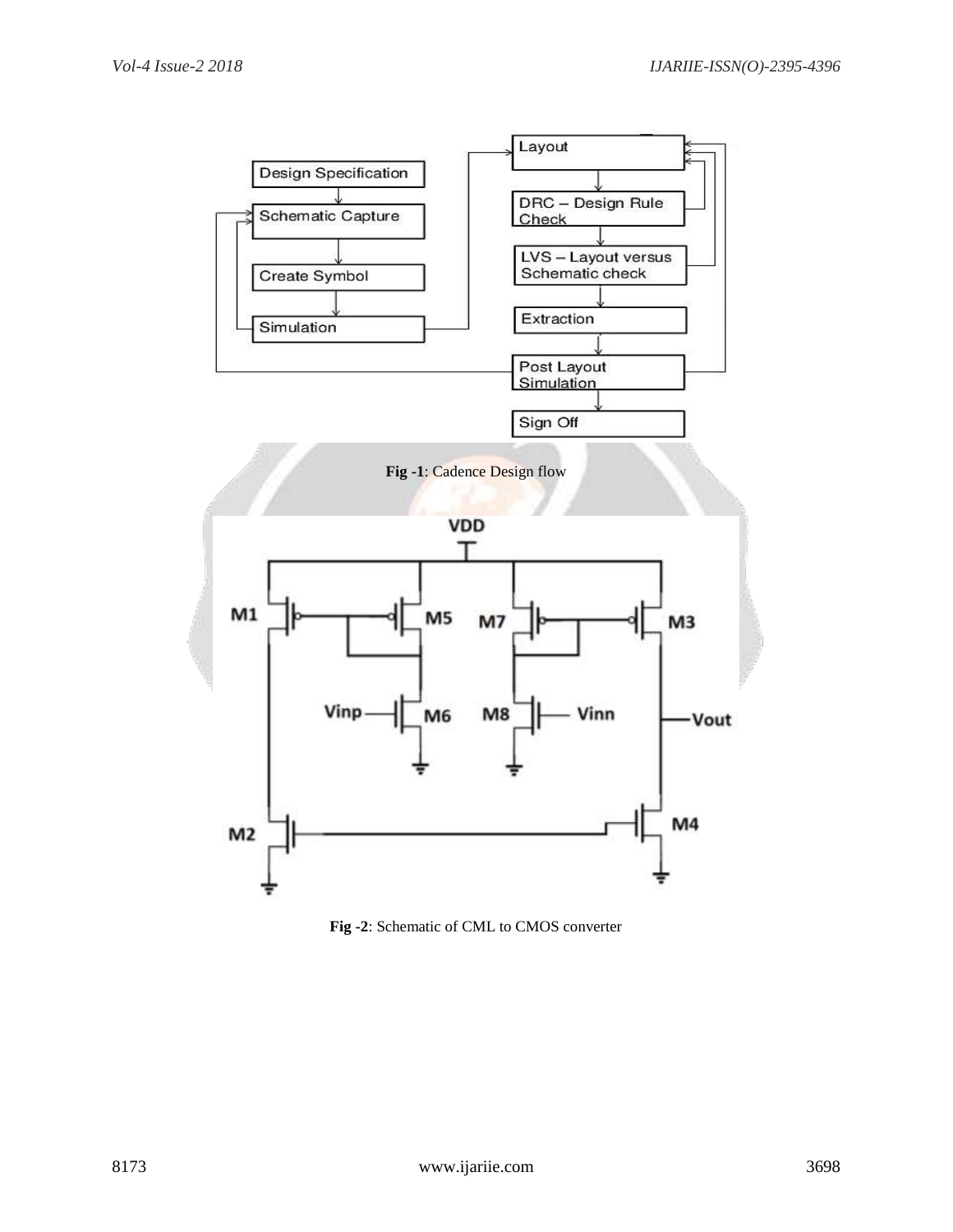

**Fig -3**: Layout of CML to CMOS converter

#### **3. RESULTS AND DISCUSSION**

Designed schematic and layout is simulated using Analog Design Environment (ADE) in cadence virtuoso. Figure 4 shows the results of schematic of CML to CMOS converter. After extraction, to observe the effects of parasitic elements, post layout simulation is performed. To observe the behavior of proposed design, transient mode simulation is performed with 1.25 GHz input signals.



**Fig -4**: Schematic simulation results of CML to CMOS converter